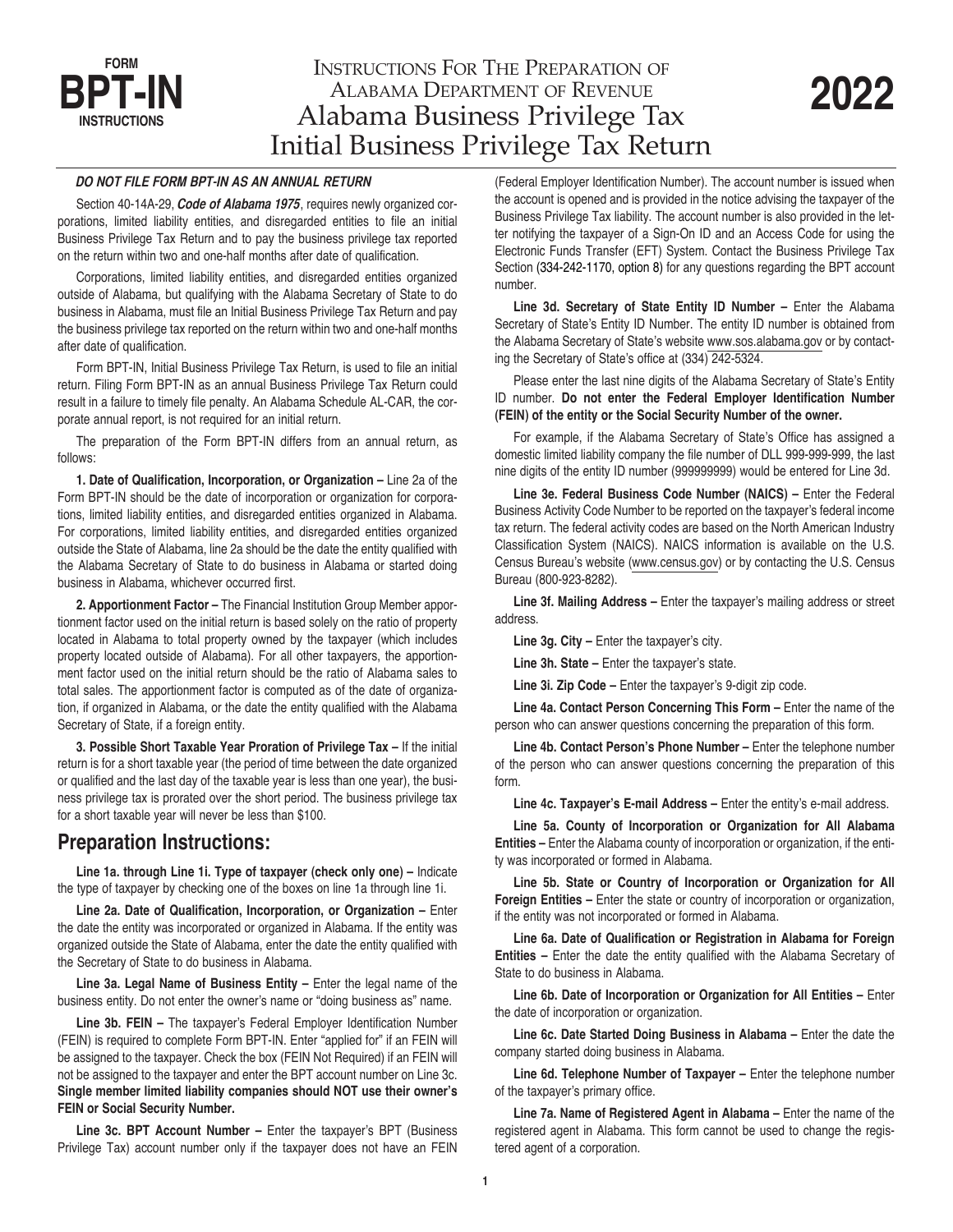Line 7b. FEIN or Social Security Number – Enter the FEIN or Social Security Number of the registered agent.

**Line 7c. Street Address –** Enter the street address or mailing address of the registered agent.

**Line 7d. City, State, and Zip Code –** Enter the city, state and zip code of the registered agent.

**Line 8a. Name of Corporate President or Primary Member/Partner –** Enter the name of the current corporate president or primary member/partner.

**Line 8b. Social Security Number –** Enter the Social Security Number of the current corporate president or primary member/partner.

**Line 8c. Street Address –** Enter the street address or mailing address of the current corporate president or primary member/partner.

**Line 8d. City, State and Zip Code –** Enter the city, state, and zip code of the current corporate president or primary member/partner.

**Line 9a. Name of Corporate Secretary or Secondary Member/Partner –** Enter the name of the current corporate secretary or secondary member/ partner.

**Line 9b. Social Security Number –** Enter the Social Security Number of the current corporate secretary or secondary member/partner.

**Line 9c. Street Address –** Enter the street address or mailing address of the current corporate secretary or secondary member/partner.

**Line 9d. City, State and Zip Code –** Enter the city, state, and zip code of the current corporate secretary or secondary member/partner.

**Line 10. Kind of Business Done in Alabama –** Please provide a brief statement of the character of business in which the entity is engaged in the State of Alabama.

**Line 11. Principal Place of Business in Alabama –** Please provide the address for the principal place of business in Alabama.

**Line 12. Kind of Business Done Generally –** Please provide a brief statement of the general character of business in which the entity is engaged.

**Line 13. Principal Office and Place of Business if Outside the State of Alabama –** Please provide the mailing address for the principal place of business, if it is located outside of Alabama.

Line 14. Privilege tax due (Page 2, Part B, line 20) – Enter the amount from page 2, Part B, line 20 (Privilege Tax Due). The Alabama Business Privilege Tax is due, in full, by the original due date of the Initial Business Privilege Tax Return.

**Line 15. Penalty due –** Enter the total amount of the penalty for failure to timely file the return and the penalty for failure to timely pay the tax shown due on the return, as specified in Section 40-2A-11, *Code of Alabama 1975*. The penalty for failure to timely file an Alabama Business Privilege Tax Return by the due date is 10% of the tax or \$50, whichever is greater. The penalty for failure to timely pay the amount of tax shown due on an Alabama Business Privilege Tax Return equals to 1% of the amount of tax shown due on the return for each month the tax is unpaid – not to exceed 25% of the amount shown due on the return.

**Line 16. Interest due –** Enter the amount of interest due on any Business Privilege Tax unpaid as of the original due date of the Business Privilege Tax Return. Section 40-1-44(a), *Code of Alabama 1975*, specifies the interest rate to be used in computing the amount of interest due (Section 40-1-44 references Internal Revenue Code Section 6621 for the interest rates to be used for underpayments).

**Line 17. Total privilege tax due –** Add the amounts shown on lines 14, 15, and 16.

**Line 18. Indicate payment type –** Check the box if the payment due was made by electronic payment.

**Line 19. Family LLE Election Indicator –** Check the box if the Family LLE Election Schedule is completed and attached. The Family Limited Liability

Election must be made annually on or before the due date, including extensions, of the return in accordance with Section 40-14A-1(h)(2), *Code of Alabama 1975*. Failure to attach Schedule BPT-E and sign Page 1 of Form BPT-IN will result in the disallowance of the election. Single-member LLCs that are treated as a disregarded entity for federal income tax purposes do not qualify as an electing family limited liability entity, in accordance with Section 40- 14A-1(h), *Code of Alabama 1975*.

## **Instructions for Form BPT-IN, Page 2**

**Line 1a. FEIN –** Enter the Federal Employer Identification Number (FEIN) of the entity.

**Line 1b. Legal Name of Business Entity –** Enter the legal name of the business entity as shown on page 1, line 3a.

**Line 1c. Date of Qualification, Organization, or Incorporation –** Enter the date of qualification, organization, or incorporation (same as line 2a on page 1 of Form BPT-IN).

## **Part A – Net Worth Computation:**

### **I. Corporations & Entities Taxed as Corporations**

Line 1. Enter the total amount of the taxpayer's capital stock and additional paid in capital, but not less than zero. The amount must not be reduced for any treasury stock owned by the corporation.

**Line 2.** Enter the amount of Retained Earnings, but not less than zero. Include any amounts designated for the payment of dividends until the amounts are definitely and irrevocably placed to the credit of the stockholders, subject to withdrawal on demand. If the taxpayer does not issue stock or if the taxpayer is either a business trust or a limited liability entity taxed as a corporation for federal tax purposes, enter the book value of the taxpayer's assets minus liabilities, but not less than zero.

Line 3. Enter the gross amount of related party debt exceeding the total of the amounts entered on line 1 and line 2, as required by Section 40-14A-23, *Code of Alabama 1975*. This amount will be added to the amounts on line 1 and line 2 in arriving at the taxpayer's net worth. Related parties are defined in Section 40-14A-1, *Code of Alabama 1975*, as any member of a controlled group of corporations as defined by Internal Revenue Code Section 1563. The definition of related parties also includes any limited liability entity that would be a member of a controlled group if rules similar to Section 1563 were applied to limited liability entities. Note: The amount entered on line 3 must not be less than zero. Individual shareholders are not considered related parties. Related party debt and related party receivables **are not netted** in any circumstances. Exempt payables are defined as stated in Section 40-14A-23(e)(2)(b). They include trade debt, accounts payable, or deposit liabilities to related parties that are doing business in Alabama. Non-Exempt payables are all other related party debts.

**Line 4.** For the determination period, enter the excess amount (the amount in excess of \$500,000 for each shareholder) of compensation or similar amounts paid to (or accrued as a liability to) certain direct or indirect shareholders, as defined in Section 40-14A-23, *Code of Alabama 1975*. This amount will be added to lines 1, 2, and 3, in arriving at the taxpayer's net worth. Section 40- 14A-23(f), *Code of Alabama 1975*, should be referred to for a more thorough explanation of this adjustment.

**Line 5.** For the determination period, enter the excess amount (the amount in excess of \$500,000 for each shareholder) of compensation or similar amounts paid to (or accrued as a liability to) certain direct or indirect shareholders, as defined in Section 40-14A-23, *Code of Alabama 1975*. This amount will be added to lines 1, 2, and 3, in arriving at the taxpayer's net worth. Section 40- 14A-23(f), *Code of Alabama 1975*, should be referred to for a more thorough explanation of this adjustment.

**Line 6. Total Net Worth –** Enter the sum of lines 1 through 5.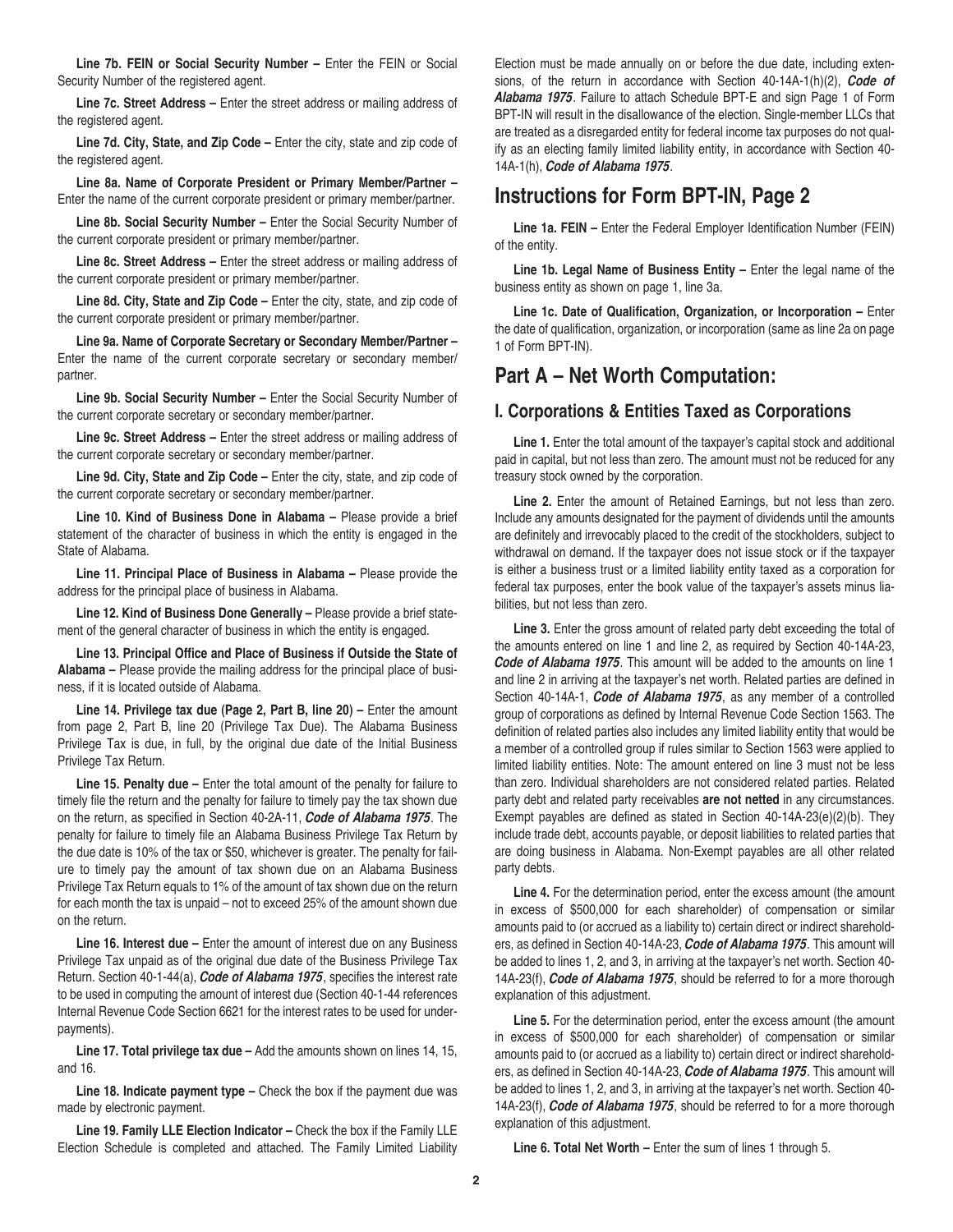### **II. Limited Liability Entities (LLEs)**

**Line 7.** Enter the total amount of the partner/member capital accounts, but not less than zero.

**Line 8.** Enter the excess amount (the amount in excess of \$500,000 for each partner/member) of compensation, distributions or similar amounts paid to (or accrued as a liability to) certain direct or indirect partners/members during the determination period, as defined in Section 40-14A-23, *Code of Alabama 1975*. This amount will be added to the amounts entered on lines 7 and 9, in arriving at the taxpayer's net worth. Section 40-14A-23(f), *Code of Alabama 1975*, should be referred to for a more thorough explanation of this adjustment.

Line 9. Enter the gross amount of related party debt exceeding line 7, as required by Section 40-14A-23, *Code of Alabama 1975*. This amount will be added to the amount on line 7 in arriving at the taxpayer's net worth. Related parties are defined in Section 40-14A-1, *Code of Alabama 1975*, as any member of a controlled group of corporations as defined by Internal Revenue Code Section 1563. The definition of related parties also includes any limited liability entity that would be a member of a controlled group if rules similar to Section 1563 were applied to limited liability entities. Note: The amount entered on line 9 must not be less than zero. Individual shareholders are not considered related parties. Related party debt and related party receivables **are not netted** in any circumstances. Exempt payables are defined as stated in Section 40-14A-23(e)(2)(b). They include trade debt, accounts payable, or deposit liabilities to related parties that are doing business in Alabama. Non-Exempt payables are all other related party debts.

**Line 10. Total LLE Net Worth –** Enter the sum of lines 7 through 9.

#### **III. Disregarded Entities & Business Trusts**

**Line 11.** Enter the name and Federal Employer Identification Number (FEIN) or Social Security Number (SSN) of the single member of the disregarded entity.

**Line 12.** If the taxpayer is a disregarded entity that has as its single member a taxpayer that IS subject to the Alabama Business Privilege Tax, then the disregarded entity pays only the minimum tax. Enter \$100, the amount of the minimum business privilege tax, in Part B, line 20. The form can then be completed from that point, in accordance with the instructions for this form. The name and FEIN of the single member must be provided on line 11, or the form will be considered incomplete.

**Line 13. Disregarded Entity Net Worth Computation –** If the taxpayer is a disregarded entity that has as its single member a taxpayer that IS NOT subject to the Alabama Business Privilege Tax, then the disregarded entity must compute its own net worth, and pay the Alabama Business Privilege Tax accordingly. Enter the amount the taxpayer's assets exceed its liabilities, but not less than zero. The name and FEIN/SSN of the single member must be provided on line 11, or the form will be considered incomplete. A statement must be attached to the business privilege tax return explaining why the owner is not subject to the Alabama business privilege tax.

Disregarded entity owners that are not subject to the Alabama business privilege tax include, but are not limited to: resident individual taxpayers; nonresident individual taxpayers; general partnerships; and, foreign business entities not doing business in the state of Alabama and not registered with the Alabama Secretary of State's Office to do business in the state of Alabama.

**Line 14.** Enter the gross amount of related party debt exceeding the amount entered on line 13, as required by Section 40-14A-23, *Code of Alabama 1975*. This amount will be added to the amount on line 13 in arriving at the taxpayer's net worth. Related parties are defined in Section 40-14A-1, *Code of Alabama 1975*, as any member of a controlled group of corporations as defined by Internal Revenue Code Section 1563. The definition of related parties also includes any limited liability entity that would be a member of a controlled group if rules similar to Section 1563 were applied to limited liability entities. Note: The amount entered on line 14 must not be less than zero. Individual shareholders are not considered related parties. Related party debt and related party receiv-

ables **are not netted** in any circumstances. Exempt payables are defined as stated in Section 40-14A-23(e)(2)(b). They include trade debt, accounts payable, or deposit liabilities to related parties that are doing business in Alabama. Non-Exempt payables are all other related party debts.

**Line 15.** Enter the excess amount (the amount in excess of \$500,000 for the owner) of compensation, distributions or similar amounts paid to (or accrued as a liability to) certain direct or indirect owners during the determination period, as defined in Section 40-14A-23, *Code of Alabama 1975*. This amount will be added to the amounts entered on lines 13 and 14, in arriving at the taxpayer's net worth. Section 40-14A-23(f), Code of Alabama 1975, should be referred to for a more thorough explanation of this adjustment.

Line 16. Total Disregarded Entity Net Worth - Enter the sum of lines 13 through 15 and go to Part B, line 1.

# **Part B – Privilege Tax Exclusions and Deductions:**

Exclusions are allowed by Section 40-14A-23 (g), *Code of Alabama 1975*. Attach documentation supporting any exclusion claimed on the return.

**Line 1.** Enter the Total Net Worth from line 6, 10, or 16, Part A.

**Line 2.** Enter the total book value amount for the investment the taxpayer has in the equity of other taxpayers. Attach a listing providing for each separate investment, the name of the taxpayer, the taxpayer's FEIN, the taxpayer's address and the book value of the investment. This exclusion is not available for the book value of securities (as defined in Internal Revenue Code Section 1236) primarily for sale to customers in the ordinary course of its trade or business.

**Line 3. This Exclusion is Only Available to Financial Institutions –** Financial Institutions should enter the total book value amount for the investment the Financial Institution taxpayer has in the equity of other entities not doing business in Alabama. The Financial Institution taxpayer must have an ownership percentage in the other entity of more than 50%. Section 40-14A-23(g), *Code of Alabama 1975*, provides additional information concerning the exclusion. Attach a listing providing for each separate investment, the name of the entity, the entity's FEIN, the entity's address, and the book value of the investment. The return will not be considered complete without the listing.

**Line 4.** Enter the amount reported on the taxpayer's balance sheet for the unamortized portion of goodwill and core deposit intangibles that resulted from a direct purchase of another corporation or limited liability entity. For goodwill, attach a listing showing for each direct purchase the goodwill originally acquired, the date the direct purchase occurred, accumulated amortization, the name and location of the business acquired, and the name and FEIN of the entity that acquired the business and goodwill.

**Line 5.** Enter the amount reported on the taxpayer's balance sheet for the unamortized portion of post-retirement benefits, which the taxpayer elected to amortize under Financial Accounting Standards Board (FASB) Statement Number 106, Employers' Accounting for Postretirement Benefits Other Than Pensions. The statement was issued in December 1990, and focuses principally on postretirement health care benefits. The supporting documentation should include a description of benefits, amortization schedule, and the line detail of the post-retirement benefits on the balance sheet.

**Line 6.** This exclusion is only available to Financial Institutions. Financial Institutions should enter the total amount that the net worth (computed in accordance with lines 1 through 5, above) exceeds 6% of the total assets of the Financial Institution taxpayer. Attach a computation of the amount claimed as this exclusion.

**Line 7. Total Exclusions –** Enter the total of lines 2 through 6.

#### **Net Worth Apportionment**

**Line 8. Net Worth Subject to Apportionment –** Enter the difference between line 1 (Total Net Worth) and line 7 (Total Exclusions).

**Line 9. Alabama Apportionment Factor as of the Date of Organization,**